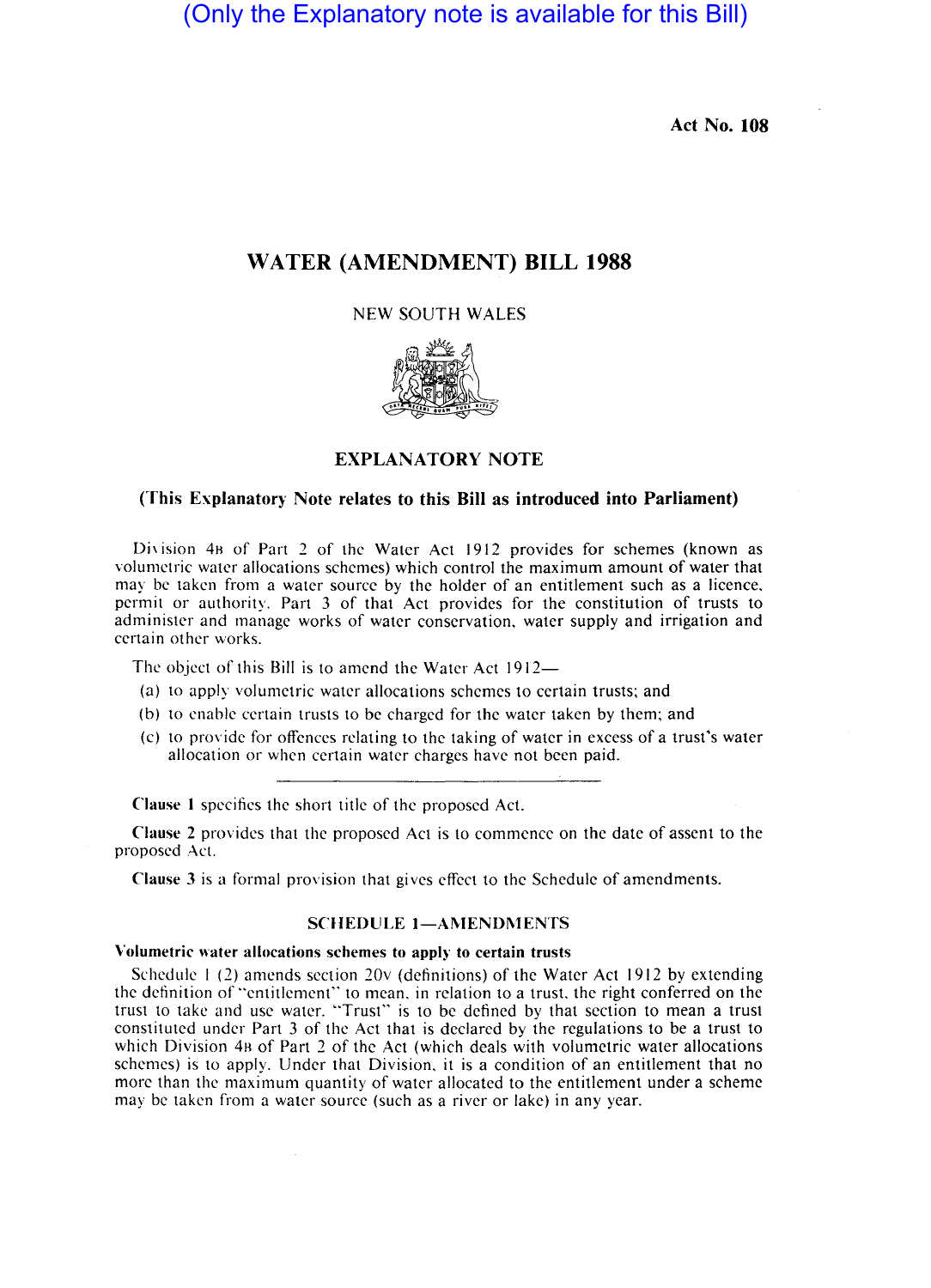B) enabling a volumetric water allocations scheme to apply to such a trust, the Water Administration Ministerial Corporation will assume managerial control over the quantities and timing of water taken by a trust from a regulated water source in the same way as it can now control water taken under the authority of a licence or other entitlement.

Schedule I (6) inserts section 38B (right of trust to take and use water) which makes it clear that a trust is entitled to take and use water for the purposes for which the trust is constituted or for other authorised purposes.

Schedule I (7) and (8) make consequential amendments which exclude the operation of certain powers of the Ministerial Corporation (relating to the reduction or discontinuance of the supply of water) in respect of a trust to which a volumetric water allocations scheme applies. Those powers remain in respect of a trust which is not subject to such a scheme.

#### Charges for right to take and use water

Schedule 1 (3) amends section 22 $\epsilon$  (flow of water assured by a work of the Crown) to enable a trust that is declared by the regulations to be a trust to which that section applies to be charged for the right to take and use water from a river or lake in respect of which a proclamation under that section is in force. These charges generally apply to water taken from a river that is regulated by a work of the Crown (such as a major dam). The amended section will contain definitions of "entitlement" and "trust" similar to those inserted in section 20v and will so enable a trust to be charged in the same way as a holder of a licence. permit. authority or group licence is charged under section 22c. Schedule I (3) also makes a number of amendments consequential on the insertion of the definition of "entitlement" and enables differential charges under section 22c to be calculated according to the nature of the entitlement.

Schedule I (5) consequentially amends section 32 (contents of proposals) to make it clear that charges payable by a trust under Part 3 are different from charges payable by a trust under seetion 22e.

#### Sanctions relating to schemes and charges

Schedule 1 (9) inserts sections  $70\text{A}$  (trusts not to exceed water allocation) and  $70\text{B}$ (direction to trust to pay certain charges). Proposed section  $70a$  provides that if a trust exceeds its water allocation. the Ministerial Corporation may direct certain persons who benefit from the works of the trust not to take anv more water from the water source. If any such person takes water contrary to the direction, the person is liable to a penalty not exceeding 100 penalty units (\$10.000).

Proposed section 70B provides that if a trust fails to pay a charge payable under section  $22<sup>c</sup>$  (or fails to pay in accordance with the requirements of that section, such as within the prescribed period). the Ministerial Corporation may direct certain persons who benefit from the works of the trust not to take any more water from the river or lake until the charge is paid. If any such person takes water contrary to the direction, the person is liable to a penalty not exceeding 100 penalty units (\$10,000).

Schedule I (4) inserts a definition of "member" in section 28 (definitions) and substitutes the definition of "trustee" in that section.

#### Savings and transitional provisions

Schedule I (I) inserts section 4H which gives effect to the Schedule containing savings and transitional provisions.